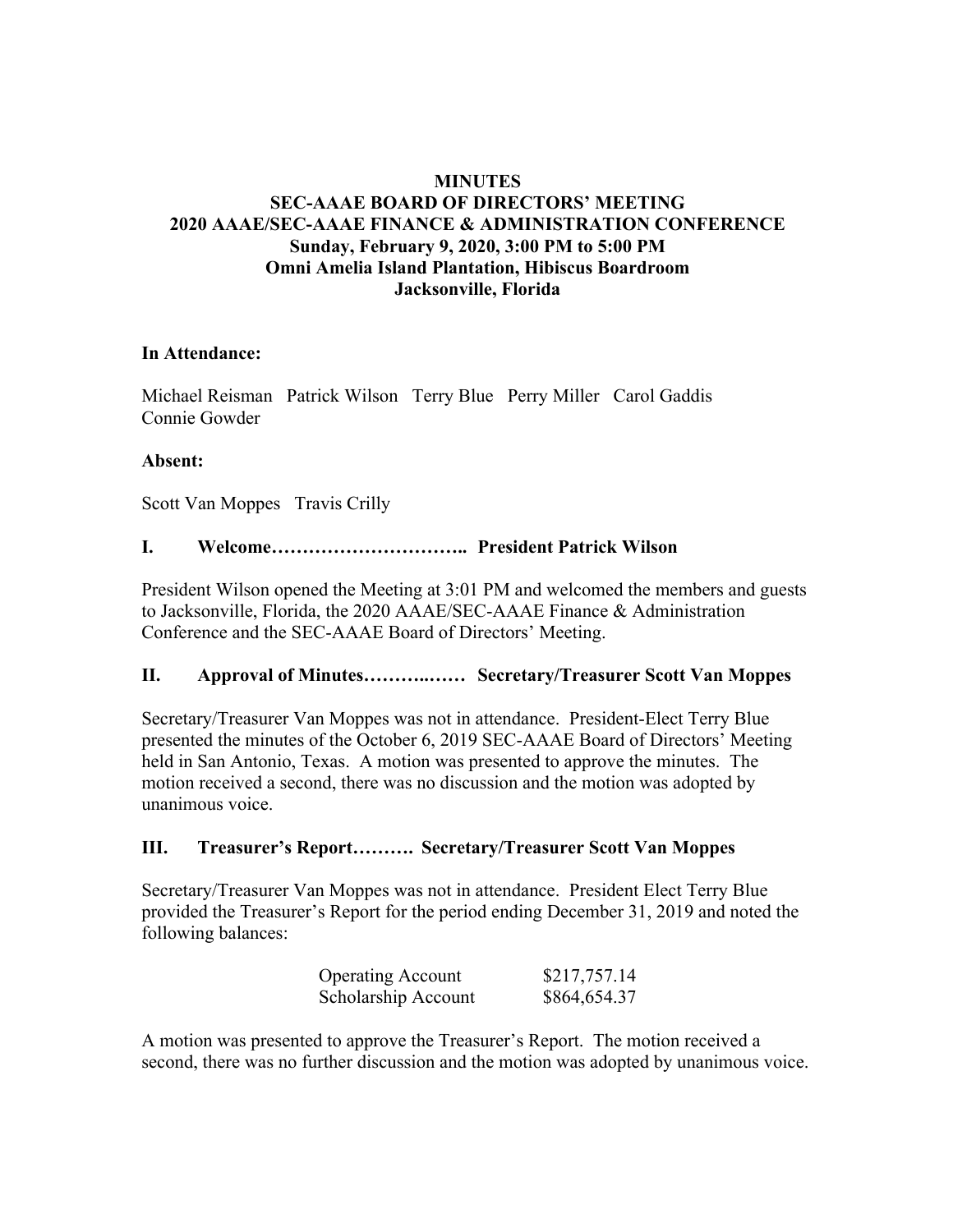President-Elect Terry Blue presented the Auditors Report for the years ended June 30, 2019 and 2018.

Following brief discussion, a motion was received to receive and file the Report. The motion received a second, there was no further discussion and the motion was adopted by unanimous voice.

President-Elect Terry Blue presented the proposed 2020-2021 SEC-AAAE Annual Budget. Following discussion, a motion was received to adopt the Budget. The motion received a second, there was no further discussion and the motion was adopted by unanimous voice.

President-Elect Terry Blue presented the proposed 2020-2021 SAMA Educational Foundation, Inc. Annual Budget. Following a brief discussion, a motion was received to adopt the Budget. The motion received a second, there was no further discussion and the motion was adopted by unanimous voice.

President-Elect Terry Blue reported the SEC-AAAE Corporate Report had been filed with the Tennessee Secretary of State and the SAMA Educational Foundation, Inc. Corporate Report had been filed with the Florida Secretary of State.

President-Elect Terry Blue presented the proposed bylaws changes discussed during the Board of Directors' Meeting in San Antonio along with various housekeeping items within the bylaws. Following a brief discussion, a motion was received to move the revised bylaws to the General Membership for approval in Little Rock, Arkansas. The motion received a second, there was no further discussion and the motion was adopted by unanimous voice.

# **IV. COMMITTEE REPORTS**

# **Executive Secretary……………………… Bob Brammer**

Mr. Brammer noted that 2020 annual dues were now due.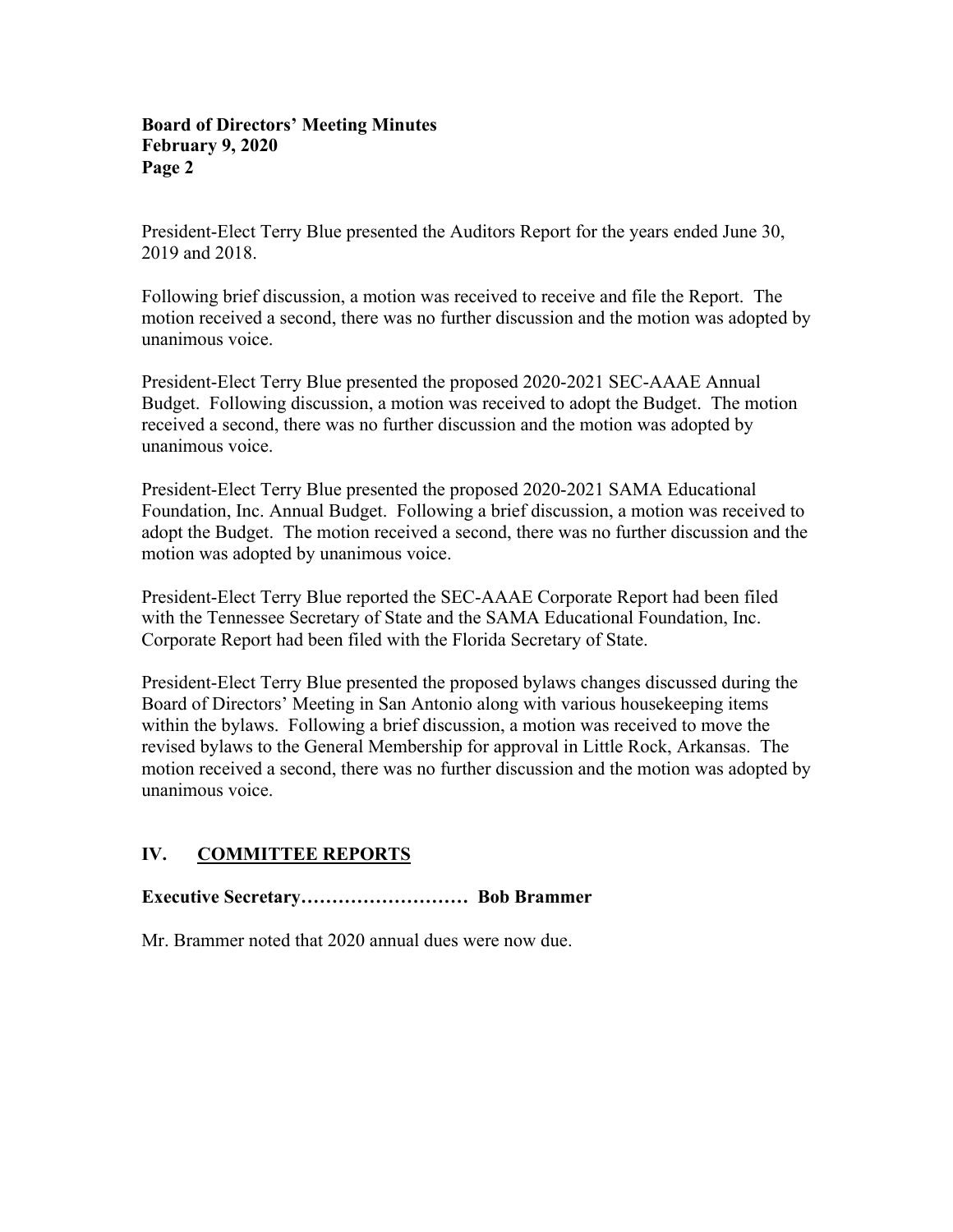## **2020 AAAE/SEC-AAAE Finance & Administration Conference………………Carol Gaddis, Madam Chairman Megan Atkins Thoben, Madam Co-Chairman**

Ms. Gaddis welcomed everyone to Amelia Island Plantation/Jacksonville, Florida and the 2020 Finance & Administration Conference. She noted sponsorships total \$54,300 and 230 individuals are registered for the conference. These are new records for the conference. The programs are strong and Ms. Gaddis expects a very successful event.

## **2020 SEC-AAAE Annual Conference……Bryan Malinowski, Chairman**

Mr. Malinowski was not in attendance. Mr. Brammer reported the Conference will be held at the Marriott Hotel & Convention Center in Little Rock, Arkansas on March 29- 31, 2020. Room rates are \$149. The following stats have been provided:

35 business days until Little Rock 2020!

Sponsorships:

| Committed:            | \$268,400                                                                                                                                                                                                                                             |
|-----------------------|-------------------------------------------------------------------------------------------------------------------------------------------------------------------------------------------------------------------------------------------------------|
| Paid                  | \$142,950                                                                                                                                                                                                                                             |
| Special Sponsor       | $1$ (\$30K – Clinton National Airport)                                                                                                                                                                                                                |
| Emerald               | 3                                                                                                                                                                                                                                                     |
| President's           | 6                                                                                                                                                                                                                                                     |
| Director's            | 9                                                                                                                                                                                                                                                     |
| Member's Club         | 23                                                                                                                                                                                                                                                    |
| Partner's Club        | 8                                                                                                                                                                                                                                                     |
| Associate's Club      | 9                                                                                                                                                                                                                                                     |
| <b>Exhibitors:</b>    | 5 -- We are concerned about this low number; we can<br>handle 40 exhibitors in our space.                                                                                                                                                             |
| <b>Registrations:</b> | 128 -- We are concerned about this low number, but are<br>hopeful that we will get significantly more in the next<br>four weeks. We have adjusted our conference planning<br>number from 300 to 200, keeping the ability to expand<br>if we go above. |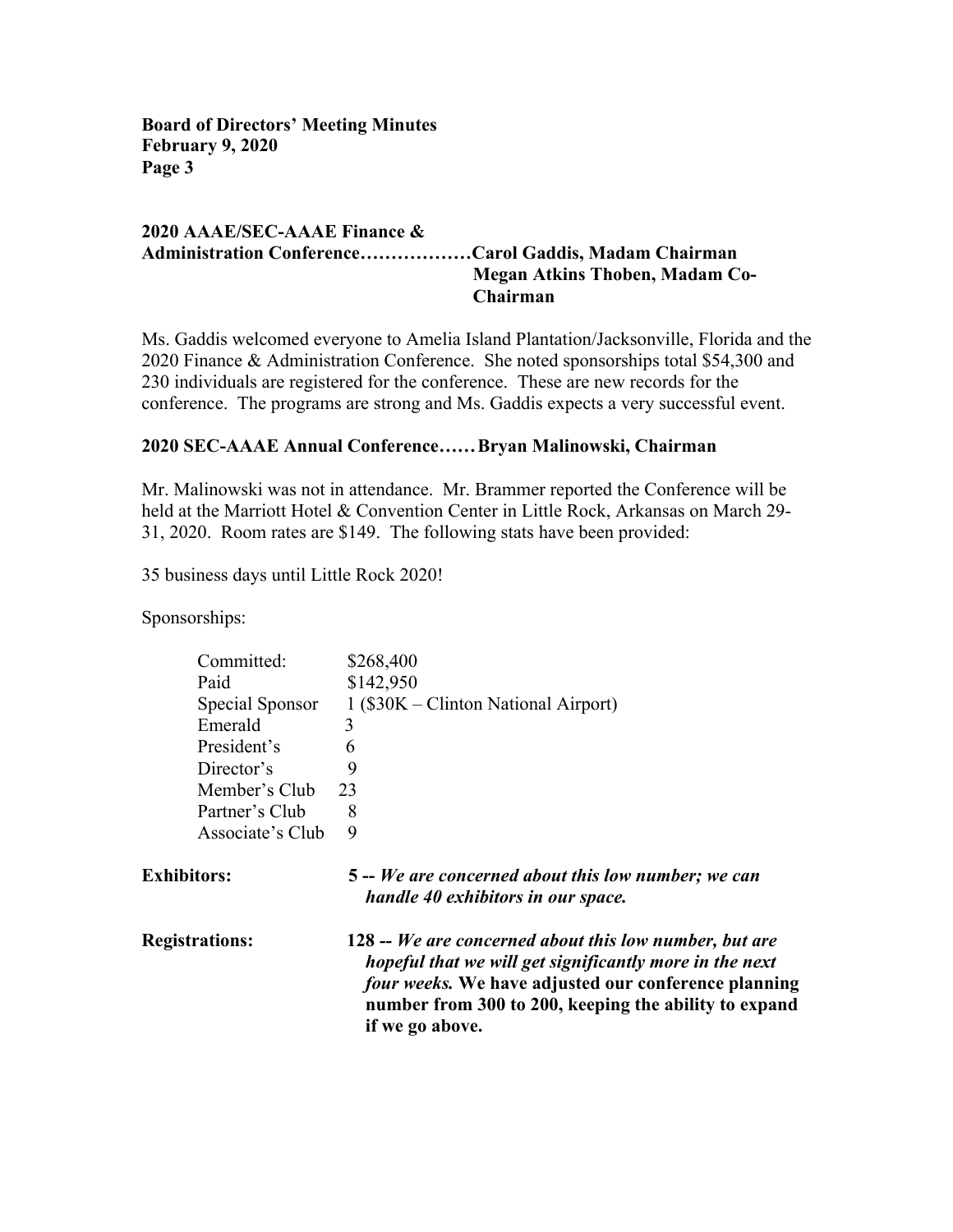Significant updates:

- **SPONSOR OUTREACH:** *We are in need of more sponsors as there are several large expenses to be covered.* **Please find sponsorship levels attached.**
- **PROGRAM:**
	- o The agenda/program is listed on the website, www.littlerock2020.com. Please note the following early events for planning purposes:
		- The Board Dinner is scheduled for Saturday, March 28 from 7p-9p. Location: To be announced.
		- Board Meeting: Sunday, March 29 from 9:30a-11a in the Arkansas Ballroom of the Marriott.
		- An Afternoon at the Races (Oaklawn Horse Track in Hot Springs) on Sunday, March 29. Buses will depart the hotel at 11:30a and return in time for the opening reception at 5:30p, located on the lawn of The Old State House, Arkansas' first capitol.
	- o Next week, we will make decisions on the ability to add excursions to the Tuesday afternoon agenda, based on the number of Registrations at that time. We would like to do these, but this is a budget consideration.
- **REGISTERED PARTICIPANTS COMMUNICATIONS**: An app will go live on 3/1 for all communication to those registered for use in advance of and during the conference.
- **MARRIOTT HOTEL ROOM BLOOK:** The host hotel room block (#150) has been met. There are still rooms available at the non-conference rate. There are also other rooms available at several nearby hotels and listed on the conference website.

# **2021 SEC-AAAE Annual Conference……Greg Kelly, Chairman**

Mr. Kelly was not in attendance. Mr. Brammer reported the dates for the Conference are March 27-30, 2021 at the Marriott Savannah Riverfront. More information to follow.

# **2022 SEC-AAAE Annual Conference…… Terry Blue, Chairman**

Mr. Terry Blue reported that the search for a venue was underway and hopefully the conference will be scheduled sometime in the month of April 2022.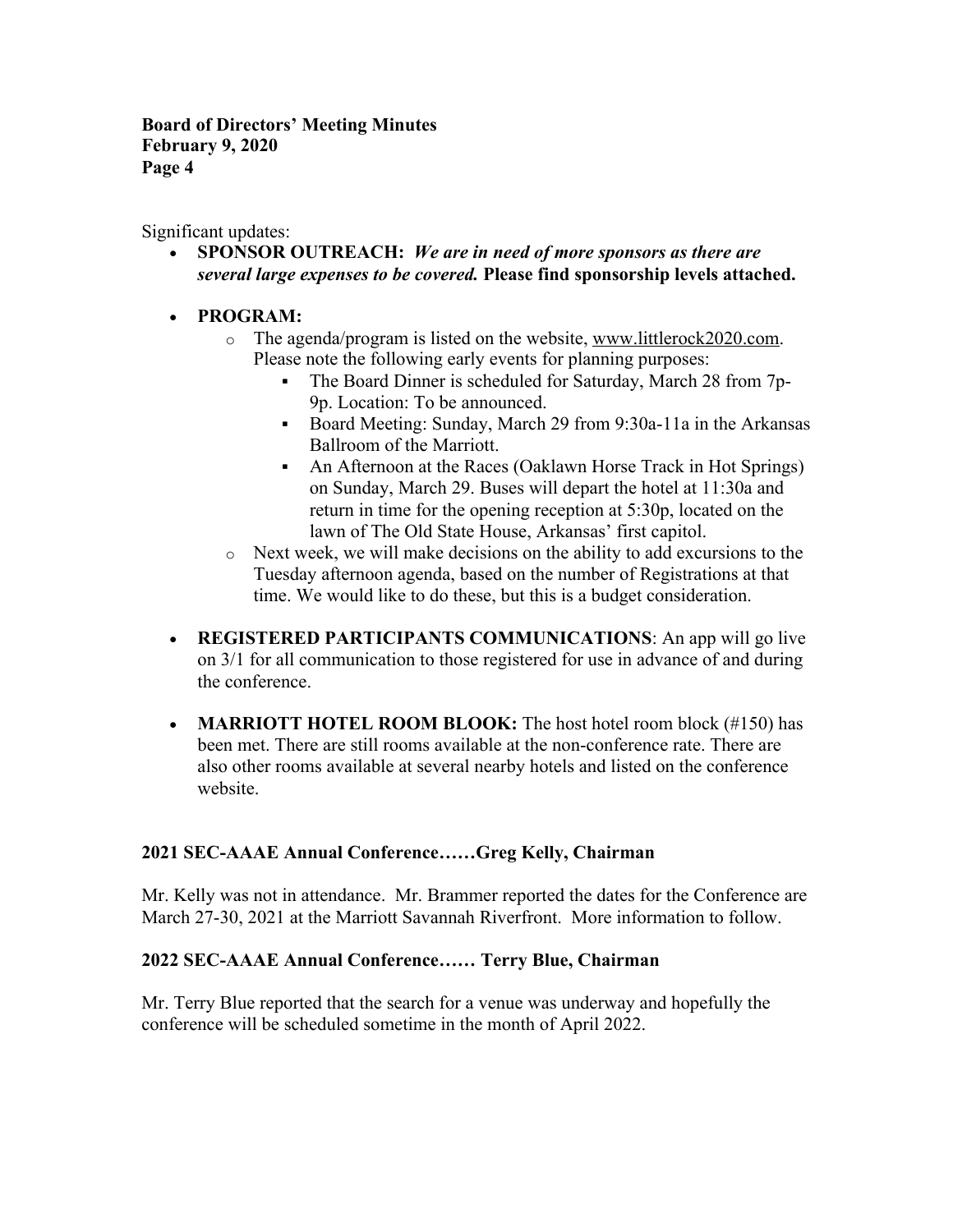### **Professional Education Committee……… Tom Bibb, Chairman**

Mr. Bibb was not in attendance. Mr. Brammer reported although no one was seated for their oral exams at this venue, there are at least nine candidates prepping for the final interview process from Florida, Georgia, Arkansas, and Virginia. Anyone interested in serving on interview panels should contact Tom Bibb at 615-275-1655 or via email at tom\_bibb@nashintl.com.

#### **Student Scholarship & Academic Outreach Committee…………………....... Travis Crilly, Chairman Brent Brown, Internship Administrator Nina MacPherson**

Mr. Crilly was not in attendance. Ms. MacPherson reported all 14 scholarships were granted and seven airports were provided internship grants. Ms. MacPherson requested the Board to approve a one-time additional SAMA Educational Foundation, Inc. Scholarship in the amount of \$2,000 for Embry-Riddle Aeronautical University. A motion was received to approve the scholarship. The motion received a second, there was no further discussion and the motion was adopted by unanimous voice.

#### **Membership Development Committee……………………………….... April Cameron, Madam Chairman Ryan Betcher, Vice-Chairman**

Ms. Cameron and Mr. Betcher were not in attendance. Mr. Brammer reported the Committee has secured 48 new members thus far this year for a total membership of 678. The Committee requests that all current members look at their organizations for prospective new members.

# **Corporate Liaison Committee………….... John Carrigan, Chairman**

Mr. Carrigan reported he held a Corporate Liaison Committee telecom on Wednesday, February 5, 2020 to provide an update on upcoming SEC Corporate Awards and he was pleased to announce he had nominations for every category for the corporate awards to be presented in Little Rock.

### **Conference Site Selection Committee…… Dave King, Chairman**

This Committee is currently inactive.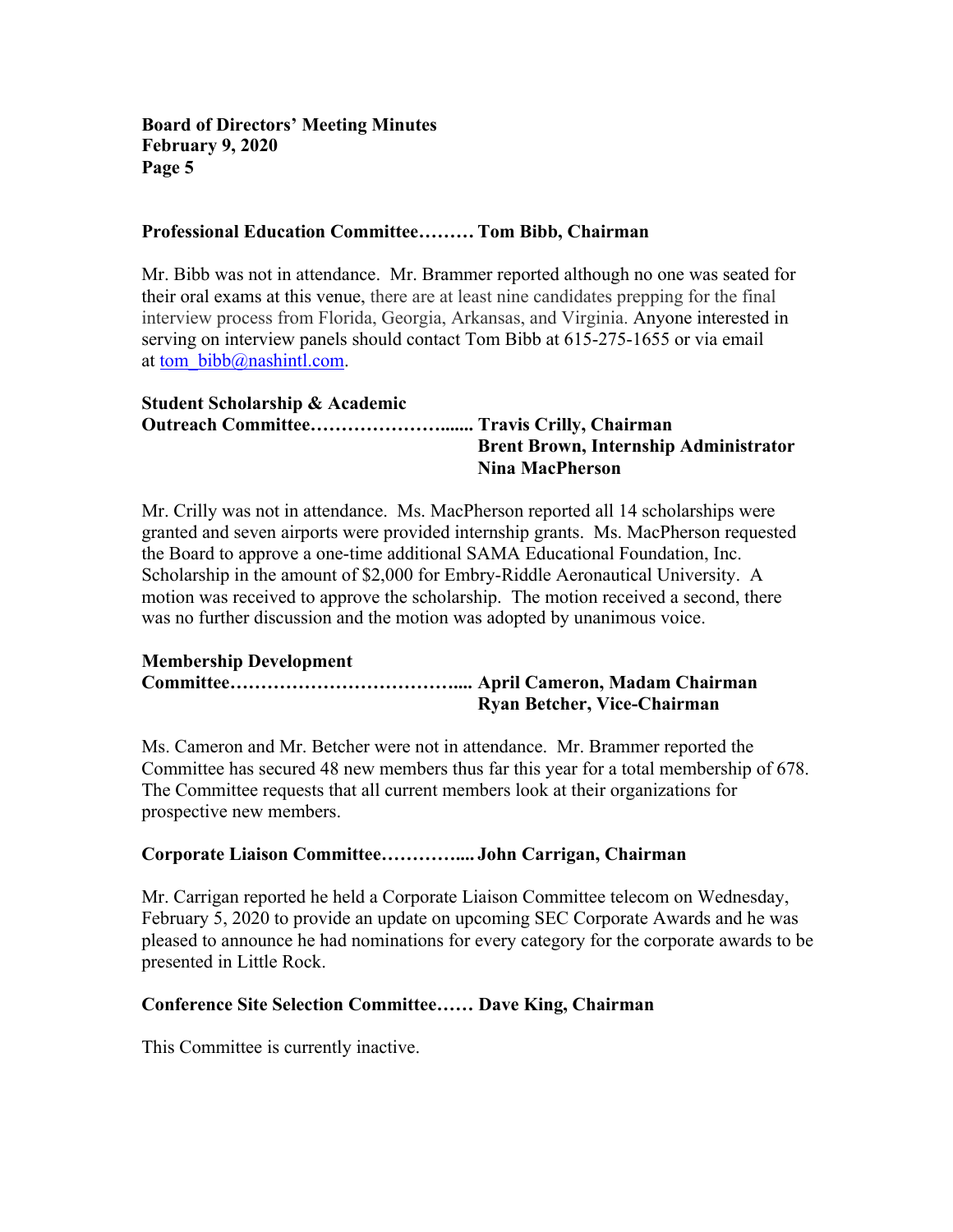## **Conference Financial Oversight Committee…................................................ Judi Olmstead, Chairman**

Ms. Olmstead had nothing to report at this time.

## **Emerging Airport Leaders Program…… Travis Crilly, Chairman**

Mr. Crilly, via telephone, reported a revised and expanded program was launched around mid-January with the first full meeting of the Committee and all participants to be held during the 2020 SEC-AAAE Annual Conference in Little Rock. The program will continue to leverage the value of pairing participants with industry mentors and will expand in the areas of Chapter participation and promotion of professional accreditation in close consultation with Mr. Tom Bibb and his Professional Education Committee. One specific (and very intentional) enhancement with the revised program will be the creation of guidelines and/or objectives for both mentors and mentees, which very clearly states that the relationship shall be mentee driven.

## **Goal Digger Program……………….......... Judi Olmstead, Madam Chairman**

Ms. Olmstead reported the last Goal Digger held in Norfolk, Virginia, was a great success and she reminded the Board that she is always looking for her next venue and interested airports should contact her at  $olmsteaj(\omega)$  horrycounty.org. (Yes, the "d" is intentionally missing!)

### **Marketing & Communications………….. Carol Gaddis, Madam Chairman**

Ms. Gaddis reported the Marketing & Communications Committee is working diligently to populate our pages on Facebook, Twitter, LinkedIn, and other available social media sites with "news you can use". Providing photos for the website and social media is an immediate need.

| <b>Leonard Smith, Co-Chairman</b> |
|-----------------------------------|
| <b>James Lewis, Co-Chairman</b>   |

Mr. Callum was not in attendance, but provided the following report: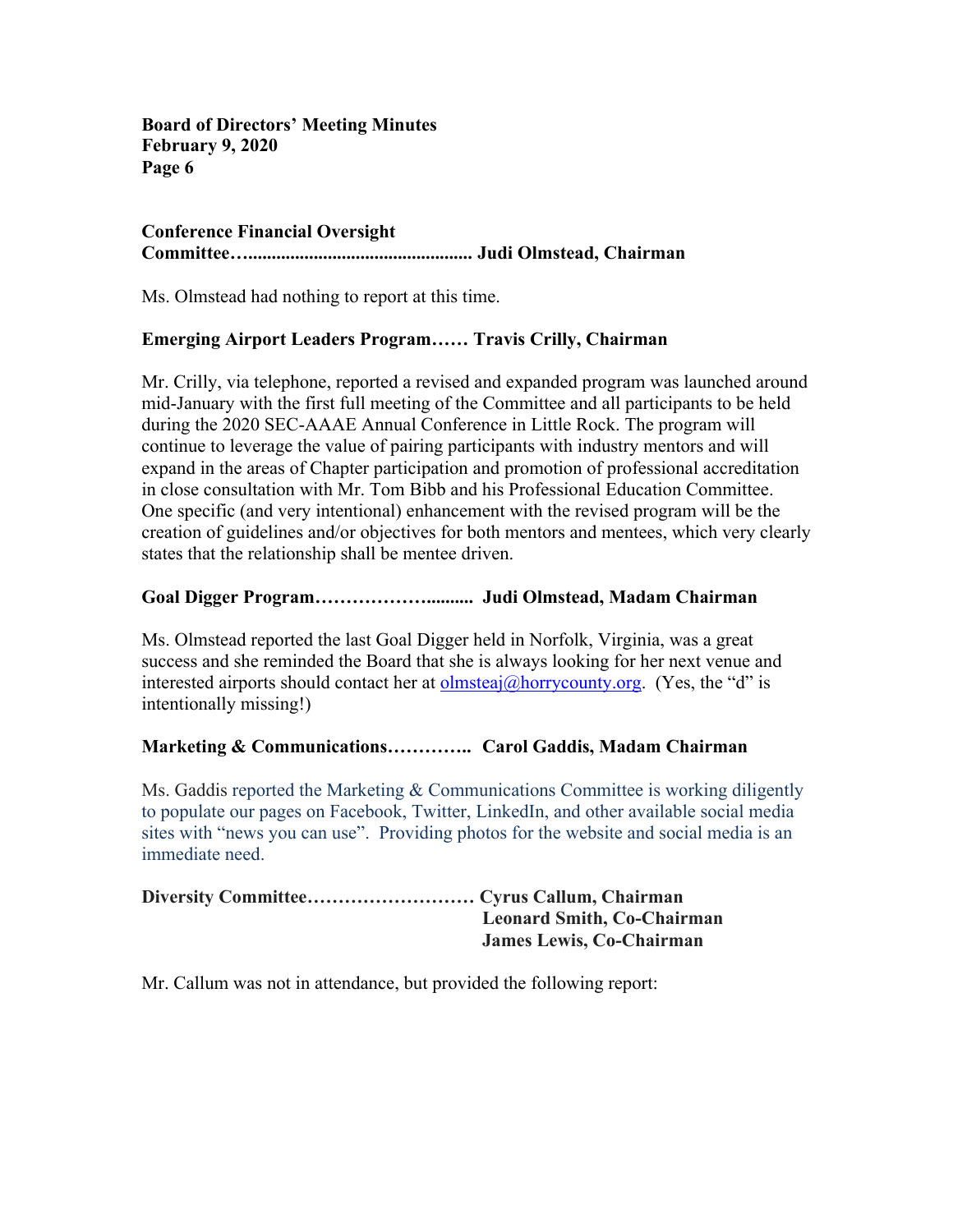On January 23rd, Mr. Callum had a call with Toney Coleman to gather some ideas on how to align the SEC Diversity Committee with the AAAE National Diversity Committee. With the information he received from Toney, he set up a call with the SEC Diversity Committee's two Vice Chairs, who he has selected to help get the SEC Diversity Committee started. Leonard Smith from Little Rock Clinton National Airport and James Lewis from Charlotte-Douglas International Airport will serve as Vice Chairs and will be pipelines for future chairs of the chapter committee.

The initial goal of the SEC Diversity Committee is to create an outreach program exposing those who would not typically know about careers in the airport industry in the Southeast. Since there is a strong presence of Historical Black Colleges and Universities in this region, the SEC Diversity Committee will start with introductory notifications to as many of these institutions as possible. As a result, the vice chairs have reached out to several industry colleagues to join the committee and assist with our outreach program. So far, we have a total of seven members.

Mr. Callum plans to hold a conference call with the new members describing the purpose of the program within the next few weeks. He will report the status of the committee at the SEC Conference in Little Rock.

# **Resolutions & Bylaws…………………….. Bob Brammer, Chairman**

Mr. Brammer noted he would prepare the appropriate resolutions for the Little Rock Conference and would submit the revised bylaws to the general membership for review prior to their meeting.

# **Nominations Committee………………….. Michael Reisman, Chairman**

Mr. Reisman noted he and his committee were in the process of vetting applicants interested in filling a Board vacancy effective July 1, 2020.

### **V. Old Business**

There was no Old Business for consideration.

### **VI. New Business**

There was no new business to discuss.